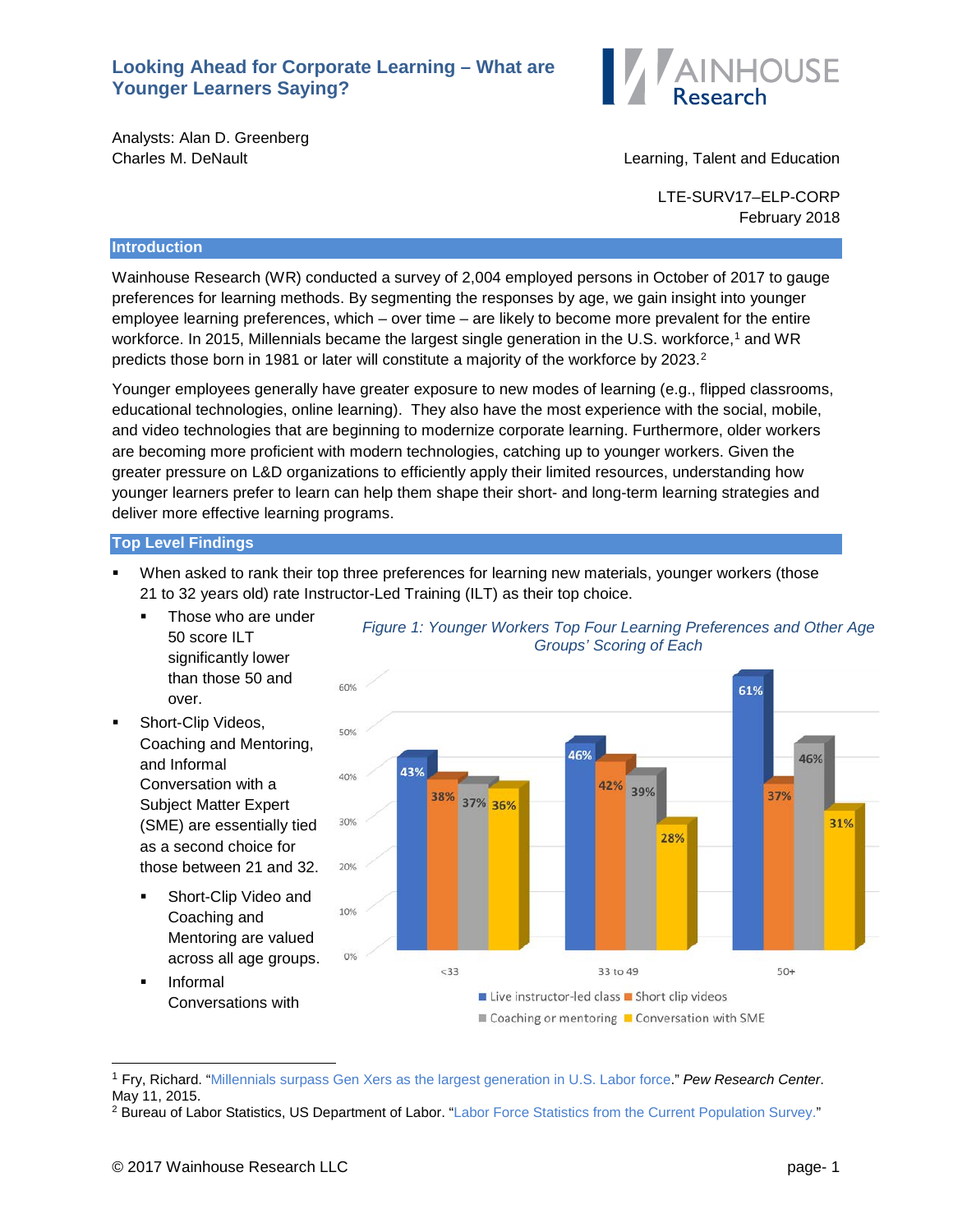SMEs ranks highest with youngest learners (21 to 32 years old).

- Contrary to popular belief, younger workers value human interactions *even more than some of their older colleagues* as part of their personal learning experience. While learners of all ages value human interaction in learning new material, younger learners (21 to 32 years old) rank approaches that rely heavily on human interactions among three out of their top four modes of learning: Coaching and Mentoring, Informal Conversations with SMEs, and ILT.
- Learners cite significant interest in all nine methods. WR believes this reinforces the value of blended learning approaches and that they should be used whenever possible. Where possible such programs also may best be customized based on age.

Additional data and findings on learner preferences are available later in this research note after the following guidance.

#### **Guidance**

- **Invest in Short-Clip Video, Coaching and Mentoring, and Sharing SME Expertise.** The data confirms what many organizations have been doing – shifting resources from ILT to other modes of learning. The data suggests enterprise L&D teams should be considering greater investments in Short-Clip Video, Coaching and Mentoring, and Conversations with SMEs as learning modes. The latter two are difficult – but not impossible – to scale, as we note below.
- **Coaching and Mentoring** can be made more efficient by focusing more on both shorter interactions
	- and greater use of technology. Shifting away from in-person mentoring sessions to those done over video conferencing or even via asynchronous exchange of messages and videos will still enable delivery of personal advice, but cut down significantly on the overhead. More than two out of five workers under 50 are very open to using asynchronous video coaching, as shown in Figure 2.
- **Recording and sharing SME expertise** so that it is readily available to learners can eliminate the need for

*Figure 2: Coaching and Mentoring Using Self-Recorded Videos* 



redundant conversations held between an SME with every individual needing their help. Such videos can be coupled with discussion forums so that, after watching, learners can ask questions to which the SME can respond at a convenient time. Given the value they provide to an organization, SME best practice videos should be a core set in a Short-Clip Video portfolio.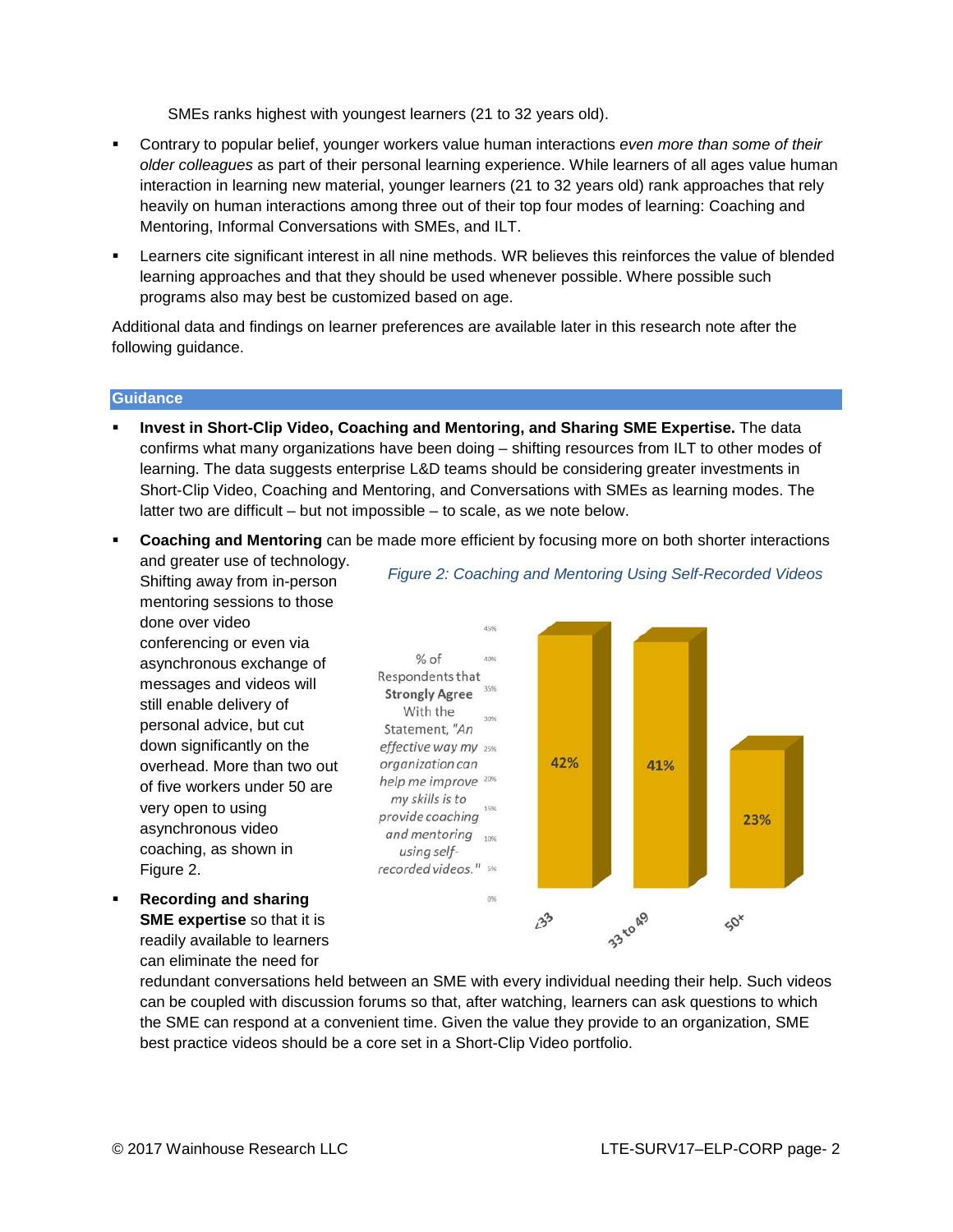**Reverse Mentoring programs** can be helpful in capturing and sharing SME expertise. Recording their expertise may be a challenge for some SMEs, especially older workers. The data in Figure 3 shows that only 12% of those 50 or older strongly agree they have the skills to produce a video good enough to share at work. The data also suggests a solution, which would be to pair or group older workers with younger workers who are more confident in their video production capabilities. Such mentoring pairs or groups can yield additional benefits in terms of improving older workers' technical skills while helping younger workers deepen their knowledge of the organization's business.





### **Methodology**

Wainhouse Research conducted a survey of 2,004 employed persons in October of 2017 to gauge use, deployment, and perceptions of web communications and learning technology platforms. Within that survey, WR fielded a set of questions specifically related to the preference for learning methods as well as specific applications within enterprise learning. Analysis in this research note focuses on results from three of the questions posed in the survey,

- *1. Please rank the approach that you prefer to use when learning new material ("1" for most preferred, "2" for second most preferred, "3" for third-most preferred)*
	- *Live instructor-led class – in-person or virtual classroom delivery*
	- *On-demand recording of class*
	- *On-demand short clip videos (less than 10 minutes)*
	- *Coaching or mentoring – in person or via video or web conference*
	- *Informal conversation with a subject matter expert*
	- *Online collaborative workspaces including discussions and sharing of documents and videos*
	- *Self-directed (search and browse online resources)*
	- *Books, trade journals, and other written materials*
	- *Simulations or computer-based training*
- *2. Agree / Disagree: An effective way my organization can help me improve my skills is to provide coaching and mentoring using self-recorded videos*
- *3. Agree / Disagree: When considering the skills needed to produce video good enough to share with others at work, I possess the capability for making this video.*

#### **Results & Analysis**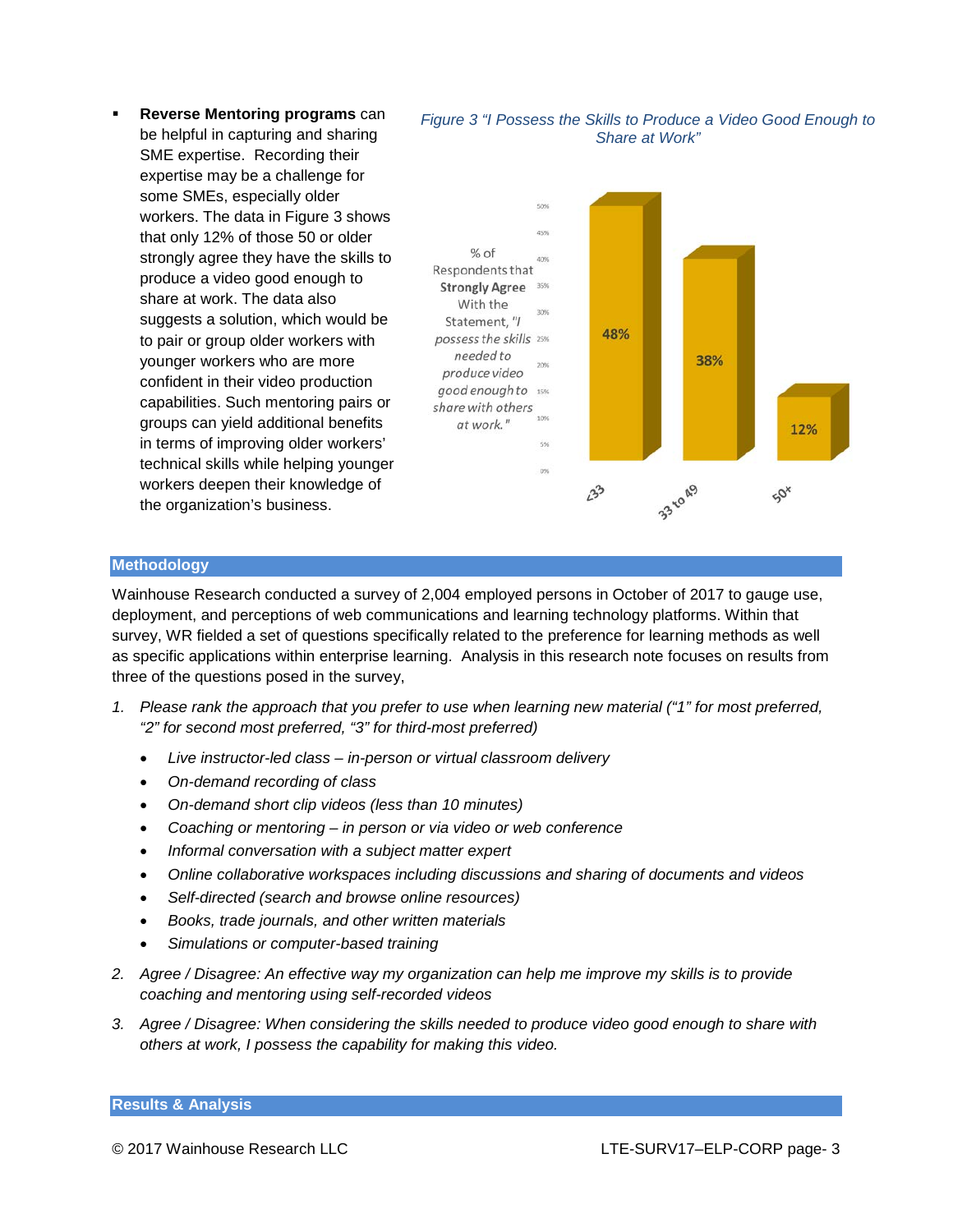Figure 4 shows how the entire survey pool ranks their preferences for learning new material.



 While the rankings indicate significant differences, learners cite interest in all the methods. We believe this reinforces the adage that program designers should employ a blended learning approach to appeal to the wide variety of learning preferences. Where possible such programs should be customized based on age.

60%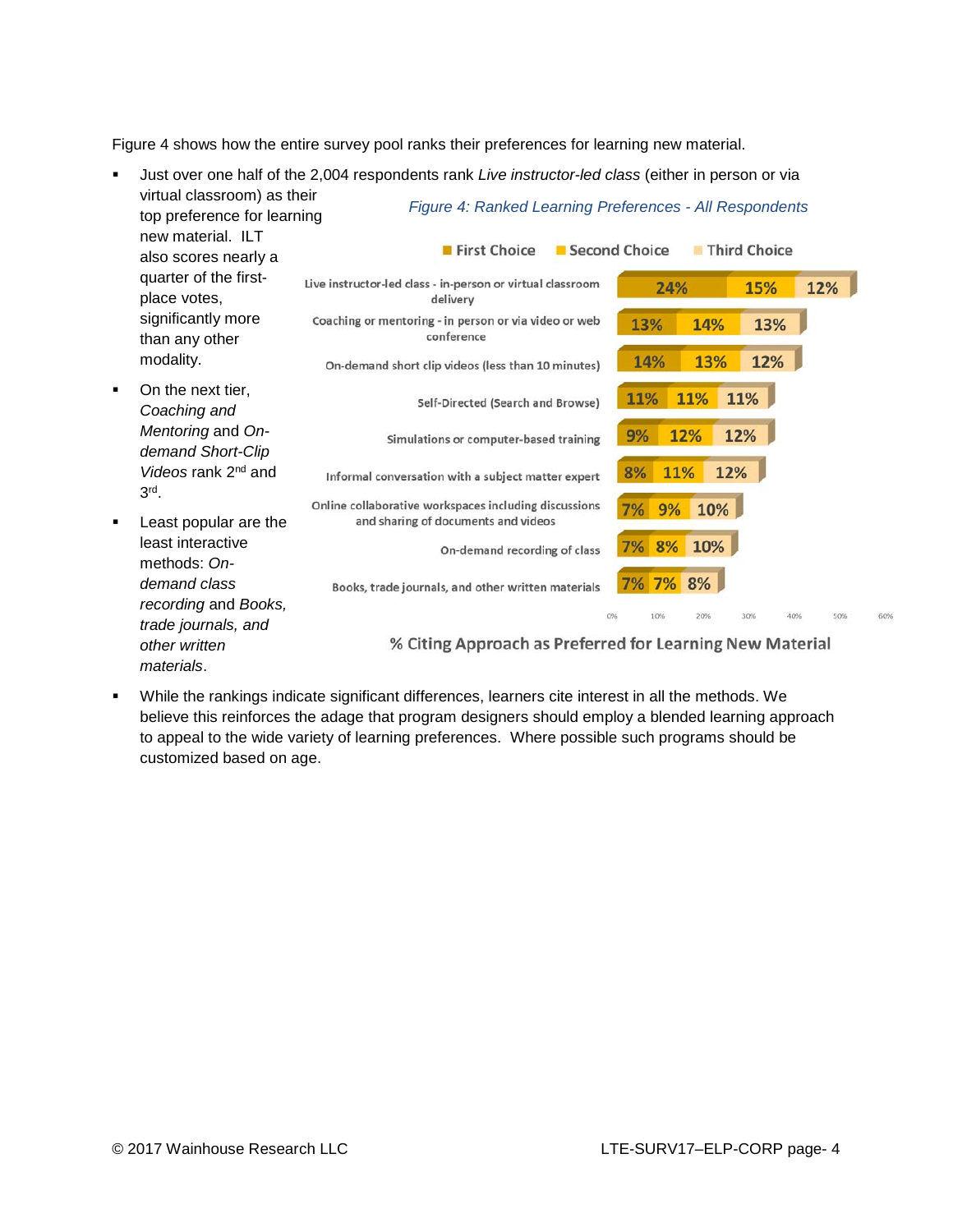# **Instructor-Led Training**

Figure 5 shows how the three age groups rank Instructor-Led Training.

 ILT is most popular with the oldest group of learners, those 50 and above. Over one-third of these learners say it is their first choice, and while ILT remains the top choice for all age groups, the younger groups are about half as likely to identify ILT as their most preferred approach to learning. Put simply, ILT is far more appealing to older employees than 33 to 49 to those younger than 50.

## Analysis:

 Many L&D groups have started to shift away from ILT, and Figure 5 confirms that in the eyes of learners, such a shift is an appropriate modern learning strategy.

# 1st Choice 2nd Choice 3rd Choice 35% 15% 11%  $50+$ 14% 19% 12% 17% 14% 12%  $< 33$

% Citing Instructor-Led Training as Preferred for Learning New Material

# **Short-Clip Video**

Figure 6 shows how the three age groups rank Short-Clip Video.

- Short-Clip Video is generally perceived to be more of a content type for performance support and reinforcement, but learners across all age segments rank it highly.
- Short-Clip Video is the second most preferred approach to learning for those who are midcareer (33 to 49), behind only ILT.
- Short-Clip Video is third most preferred by the 50 and over and under 33 age groups.

## Analysis:

 Learners value Short-Clip Video to a great degree because it gives them control over when and how they learn and allows them to learn

## *Figure 6 Short-Clip Video Segmented by Age*



in their moment of need. Learners are consistent in their preference for this approach to learning, and those who are 33 to 49 appear to like it even more than any other age group.

© 2017 Wainhouse Research LLC LTE-SURV17–ELP-CORP page- 5

# *Figure 5 Instructor-Led Training Segmented by Age*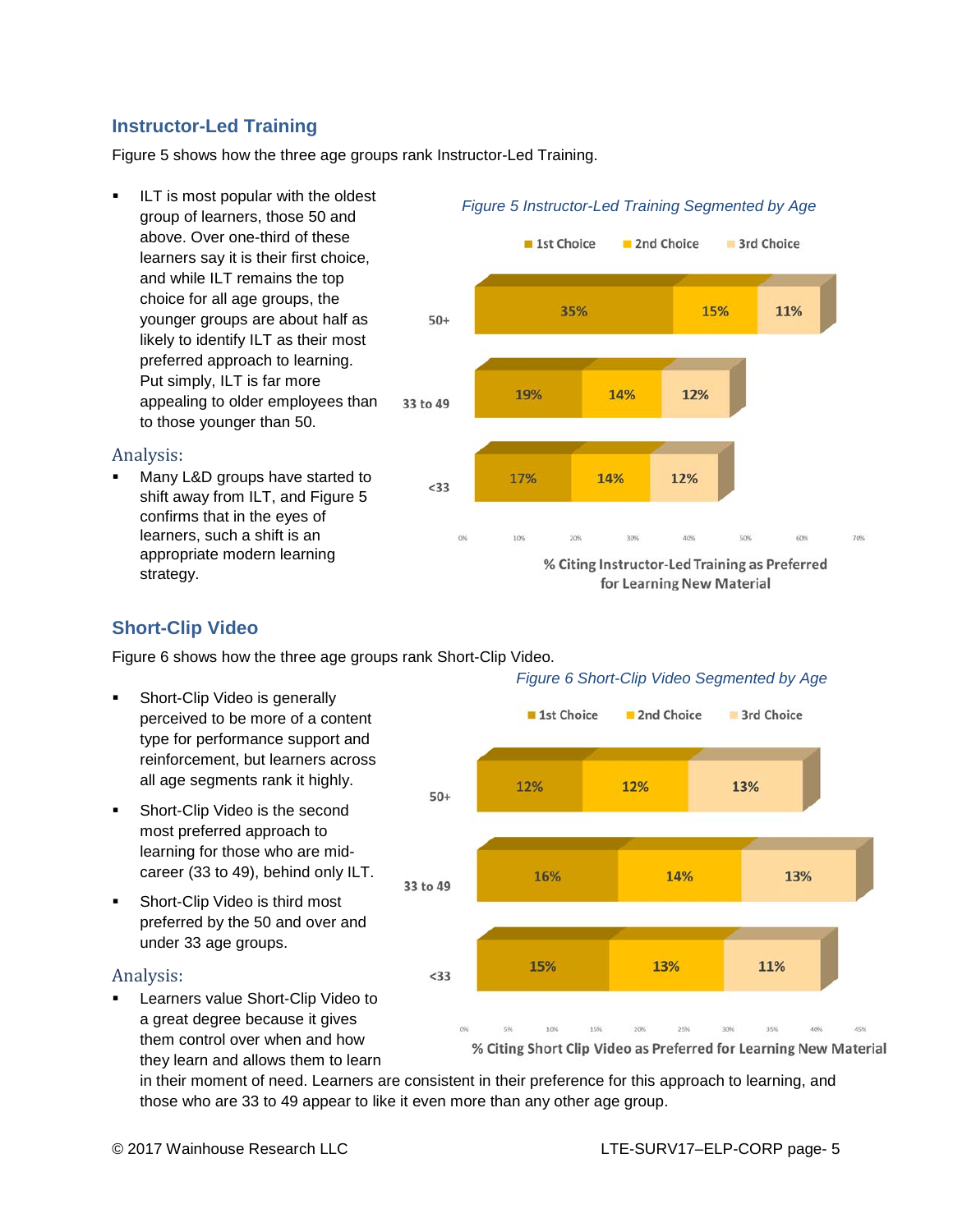# **Coaching and Mentoring**

Figure 7 shows how each group ranks Coaching and Mentoring, but because of some significant differences in opinion between those early-stage, mid-career, or 50+, we offer a more granular view into learner attitudes. *Figure 7 Coaching and Mentoring Segmented by Age*

- Essentially the same proportion, 12%-14% of all age groups, choose Coaching and Mentoring as that group's first choice.
- The youngest and oldest groups, however, are more likely to choose Coaching and Mentoring as their second and third most preferred choices.

## Analysis:

 Many organizations create Coaching and Mentoring programs primarily for organizational leaders and high-potential employees, as any organization's supply of



as Preferred for Learning New Material

qualified coaches and mentors typically is limited. However, because it is the second-highest preferred approach to learning among the entire survey group, WR believes organizations should seek ways to expand the reach of their coaching programs by making those programs more efficient.

 A substantial proportion of the very youngest group – those who are 21 to 25 – favor Coaching and Mentoring. This rebuts a common popular stereotype: that they are more self-absorbed and prefer to live their life online.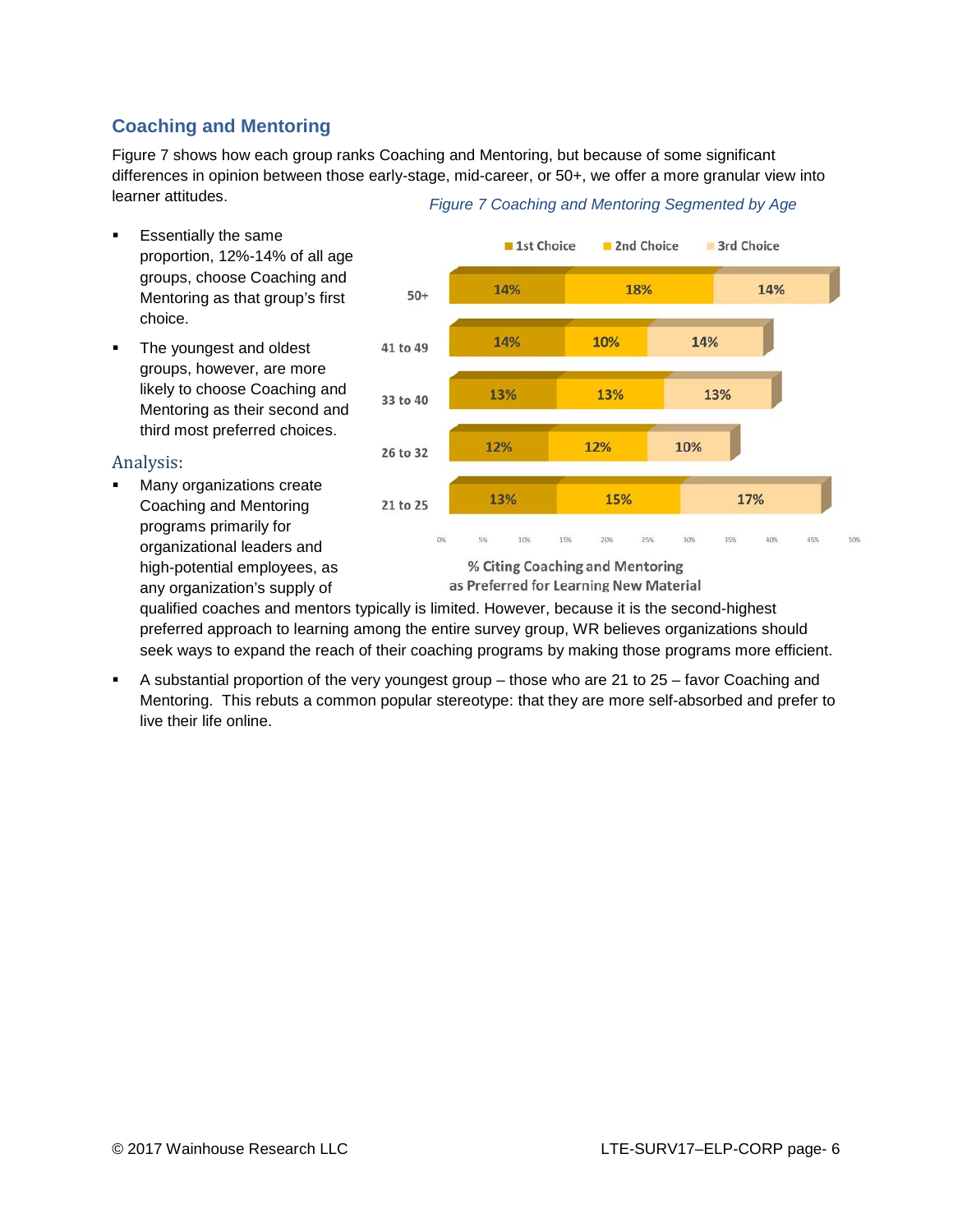# **Informal Conversation with a Subject Matter Expert**

Figure 8 shows how the preference for Informal Conversation with an SME is ranked by age groups.

 As age increases, Informal Conversation with an SME becomes less of a top priority. Yet counter to expectations, the 50+ group shows greater interest in Informal Conversation with SMEs than those who are midcareer.

## Analysis:

 The challenge for L&D groups is to make available SME knowledge and interactions between SMEs and those who would like to learn from them, without taxing the SME. WR believes this is an excellent reason for using user-generated video and social groups to capture and share SME expertise. The discussion forum



## *Figure 8 Informal Conversation with a Subject Matter Expert Preference Segmented by Age*

% Citing Conversation with SME as Preferred for Learning New Material

allows learners to ask questions after watching the video. We realize this is not the same as a live conversation, but given the realities of today's hectic business environment, this mode of sharing expertise has proven to be effective. The video and/or social collaboration system should collect data and support analytics, so L&D can monitor the quality and surface trends to their business partners.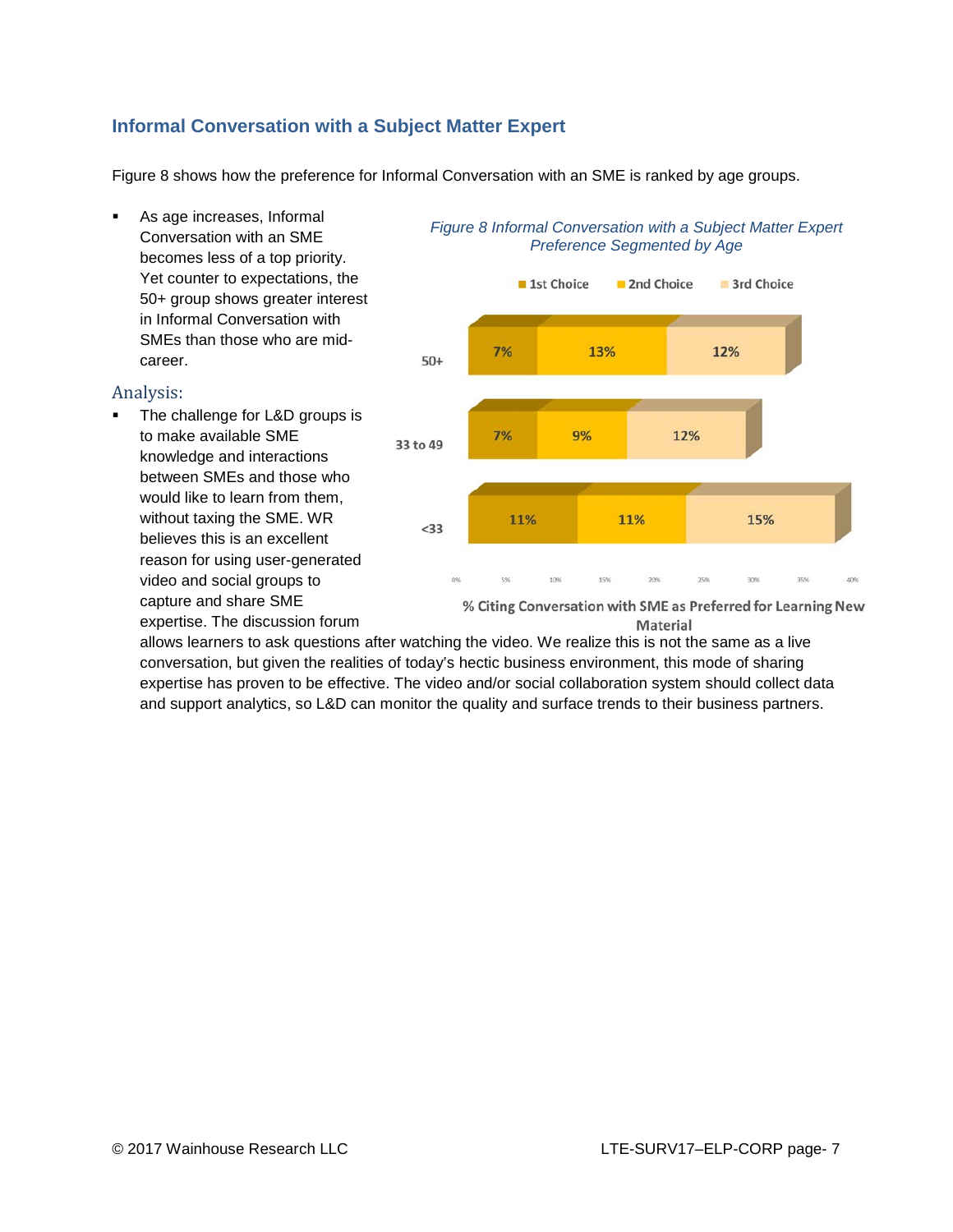## **Appendix: Survey Demographics (n = 2004)**

Survey respondents were recruited on a random basis from a managed survey sample pool. The only sample recruiting filter employed in the survey besides educational institutional affiliation ensured equal representation of respondents in the overall survey pool from large organizations (2,500+ employees), mid-sized organizations (250 to 2,500 employees), and small organizations (fewer than 250 employees.)

## A1: Survey Respondent Age



Correlation of Survey Respondents' Age to US Bureau of Labor Statistics 2016 Data = .8[83](#page-7-0)





<span id="page-7-0"></span><sup>&</sup>lt;sup>3</sup> Bureau of Labor Statistics, US Department of Labor. ["Labor Force Statistics from the Current Population Survey."](https://www.bls.gov/cps/cpsaat18b.htm)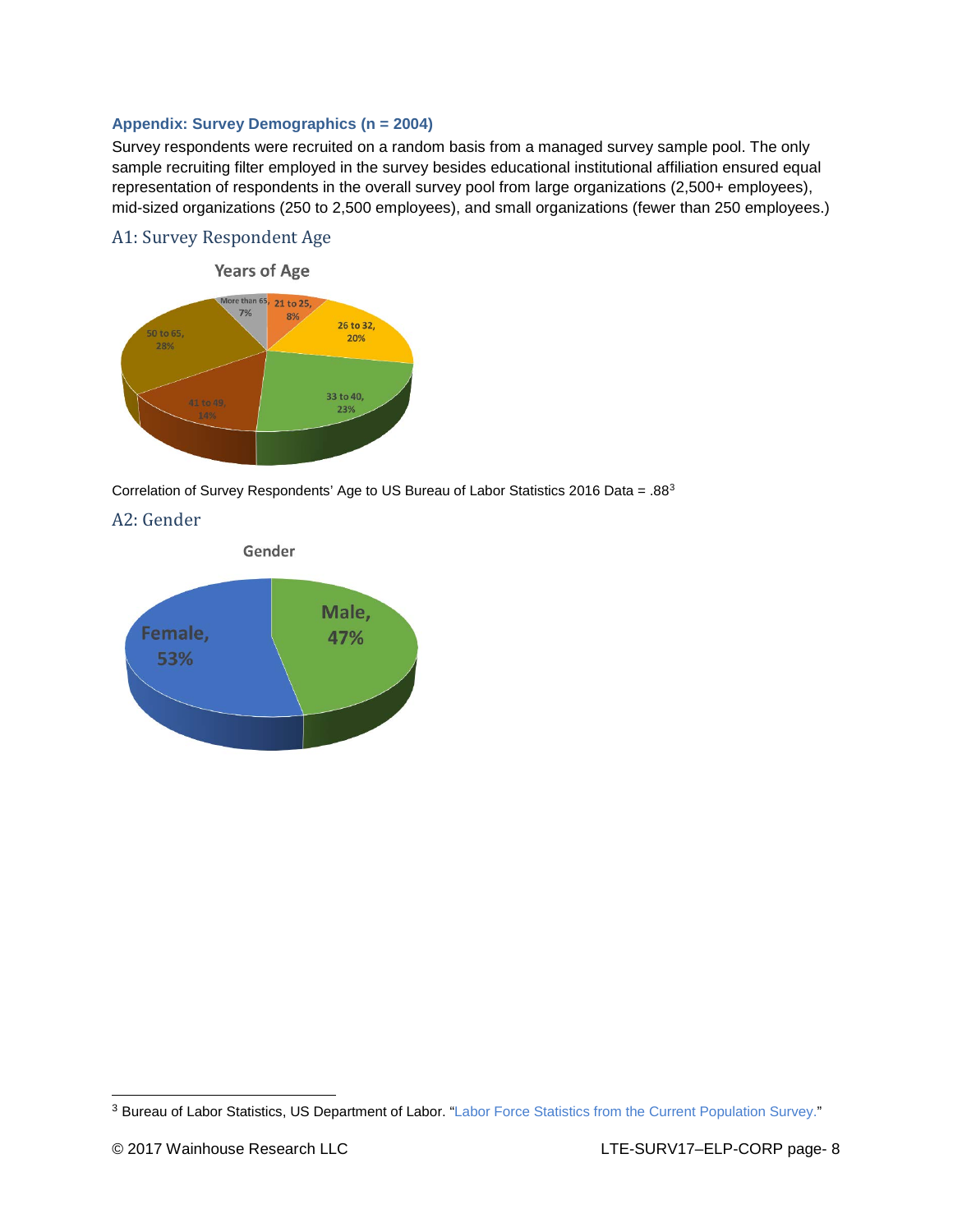## A3: Respondent Title



# A4: Functional Discipline

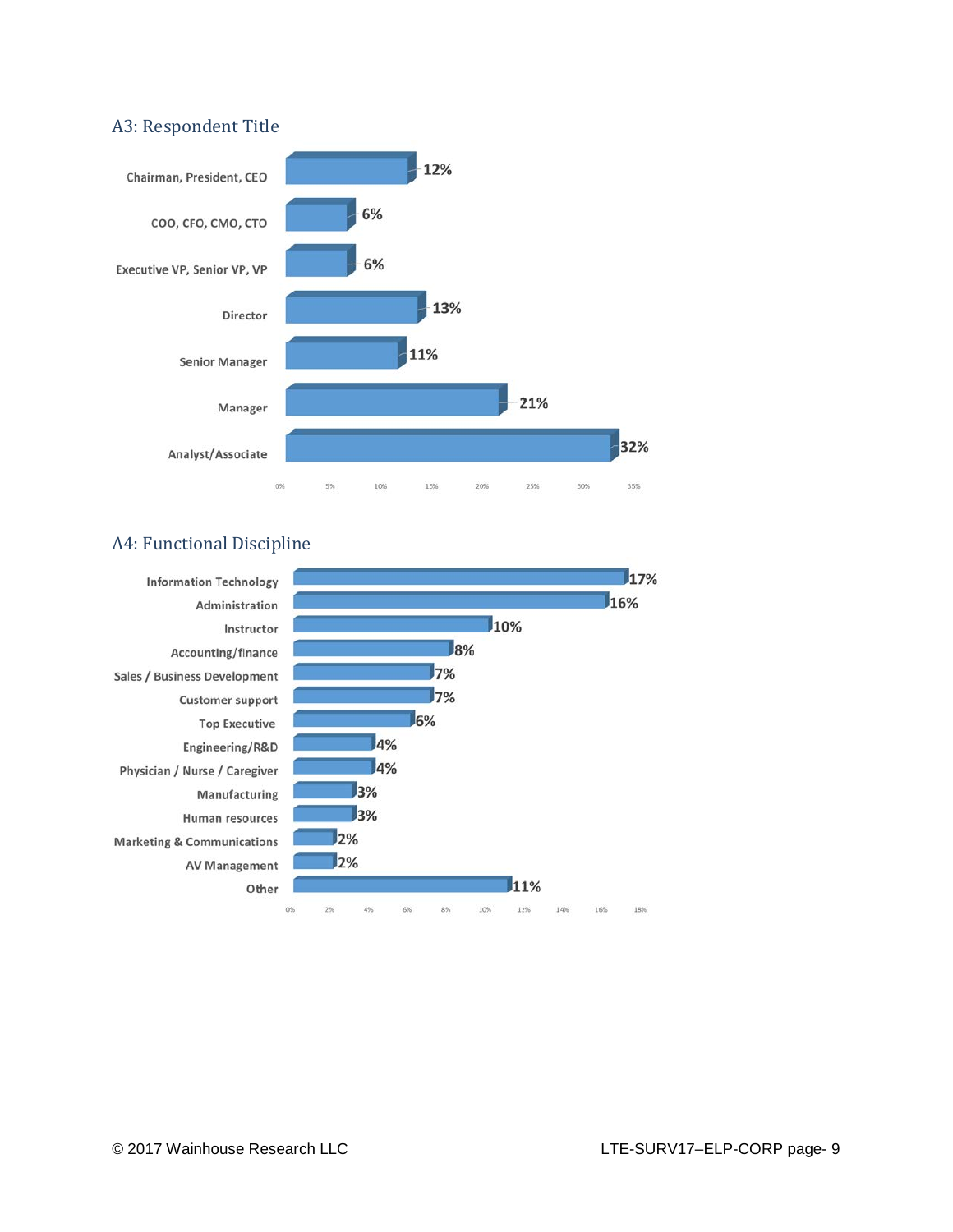# A5: Industry Vertical



# A6: Company Size-Number of Employees A7: Company Size-Annual Revenue





**Company Size - Annual Revenues**